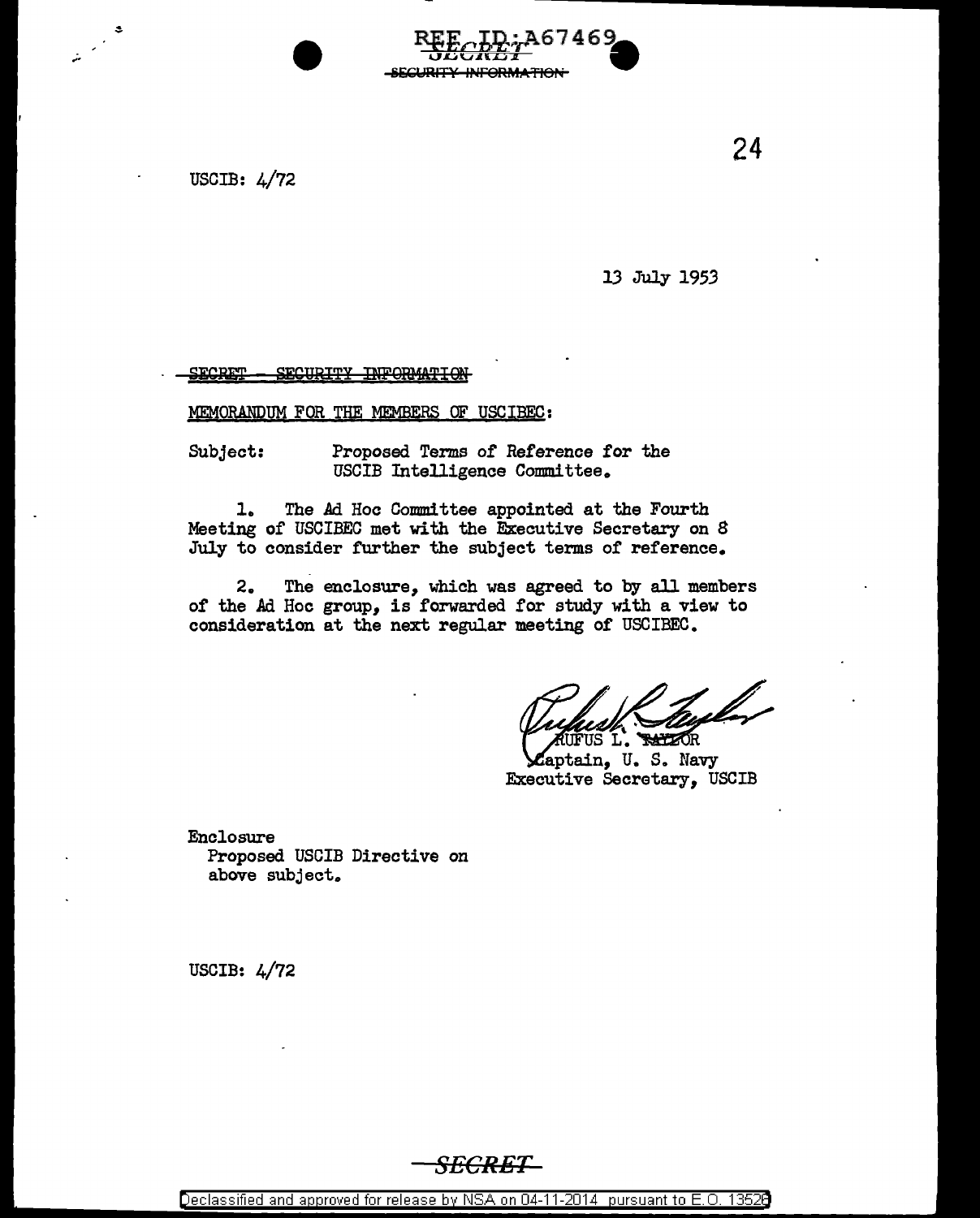

# SECRET - SECURITY INFORMATION

PROPOSED USCIB DIRECTIVE NUMBER  $(CIBD \# )$ PURPOSE, ORGANIZATION, COMPOSITION, AND FUNCTIONS OF THE USCIB INTELLIGENCE COMMITTEE (USCIBINTCOM)

# PURPOSE

1. To assist the United States Communications Intelligence Board (USCIB) and the USCIB Executive Committee (USCIBEC) in the discharge of their prescribed duties and responsibilities, there is hereby established the United States Communications Intelligence Board Intelligence Committee (USCIBINTCOM), whose terms of reference are set forth herein. FUNCTIONS

2. The Intelligence Committee shall serve as a standing group for USCIB and USCIBEC in intelligence matters of common interest for which USCIB is responsible, and shall consider and make recommendations on all such matters. Such recommendations will be forwarded to the Executive Committee for action unless specifically directed otherwise elsewhere in this Directive or by the Board.

*3.* The specific functions of the Intelligence Committee shall be:

a. To prepare a master list of USCIB intelligence requirements and priorities thereof. (USCIB Master Requirements List.)

b. To prepare information requirements which will interpret and amplify the USCIB Master Requirements List. These information requirements will consist of statements, in order of relative priority, of either those specific sources or that specific data which is considered most likely to fulfill the USCIB Master Intelligence Requirements.

> - 1 - SECRET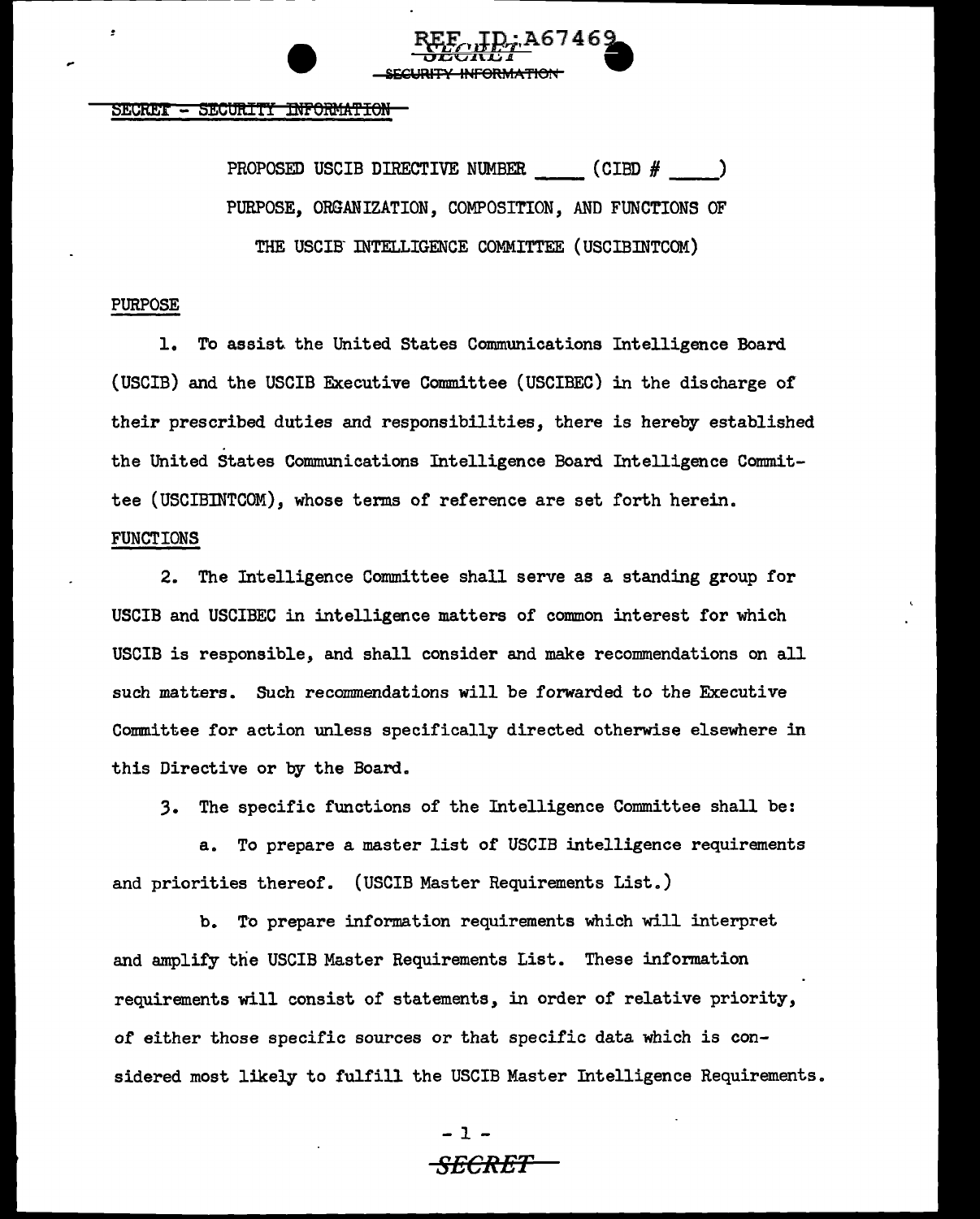

#### <u>- SECURITY INFORMATION </u> <del>SECRET</del>

c. To assess the National Security Agency end-products supplied to consumer agencies in order that the Director, NSA, may be advised (1) as to the degree to which these end-products fulfill USCIB intelligence requirements, and (2) as to the utility of the form of their presentation.

d. To recommend and maintain under continuous review procedures whereby the member departments and agencies may place directly on the Director, National Security Agency, such additional (spot) information requirements as are needed to meet unusual or emergency situations.

e. To consider requirements of common interest for documents, studies, and other information collateral to COMINT.

f. To consider such other intelligence matters of common interest as are assigned to it by the Board, the Executive Committee or the Executive Secretary or are held by the Committee itself to require consideration by it.

### ORGANIZATION

4. The Intelligence Committee shall be composed of one representative from each of the member departments and agencies of USCIB, to be designated by the incumbent USCIB member. An alternate member, with plenary power, shall also be designated to act in the absence of the regular representative.

5. A permanent non-voting Chairman of the Intelligence Committee shall be provided by the Executive Secretary, USCIB, from among the technical personnel assigned to the Executive Secretariat.

> $- 2 -$ *SECRET*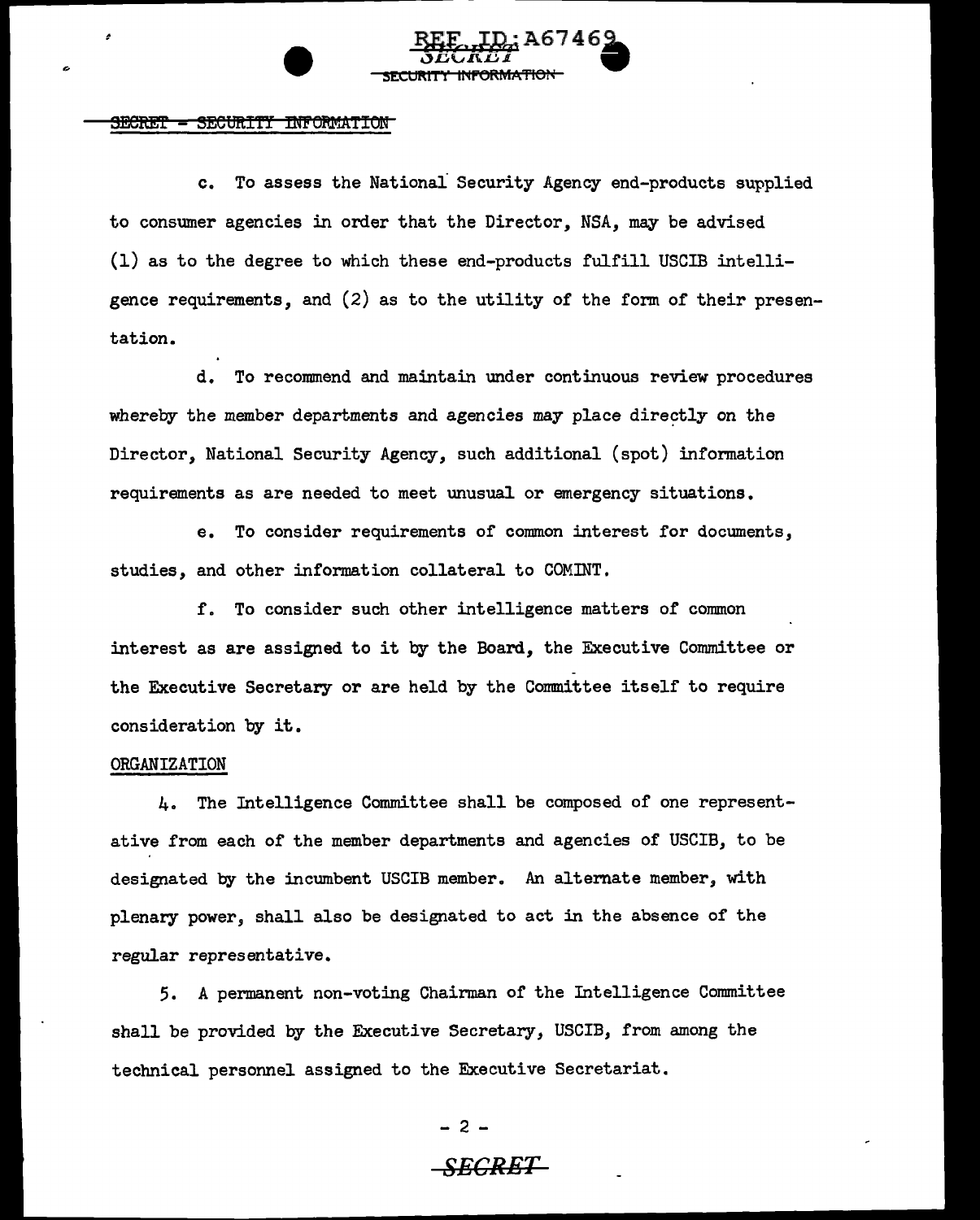#### **SECRET** SECURITY INFORMATION

6. The Chairman shall be responsible for the efficient functioning of the Intelligence Committee, and shall perform such administrative duties as may be required. To this end he shall prepare and distribute: agenda for meetings, papers in support of agenda items, resumes of decisions, minutes and vote sheet actions.

**SECURITY INFORMATION** 

7. Secretarial services for the Intelligence Committee shall be provided by the Executive Secretary, USCIB, from among the clerical personnel assigned to the Executive Secretariat.

### PROCEDURES

*.e* 

8. The Intelligence Committee shall meet regularly at the call of the Chairman. A special meeting may be called if, in the opinion of the Chairman or any member of the committee, circumstances warrant such action.

9. An agenda shall be promulgated by the Chairman in advance of each regular meeting. Any member of the Intelligence Committee may place an item on the agenda by notifying the Chainnan in writing, or by introducing the item at a meeting with the concurrence of all members. Items may also be placed on the agenda by the Chairman.

10. Except as provided in paragraph 11 below, the Intelligence Committee shall forward its conclusions and recommendations to the Executive Secretary for appropriate action. When the Committee fails to reach a unanimous agreement on any matter, a report of that fact, together with a brief of the majority and minority opinions, shall be forwarded by the Chairman to the Executive Secretary for appropriate action.